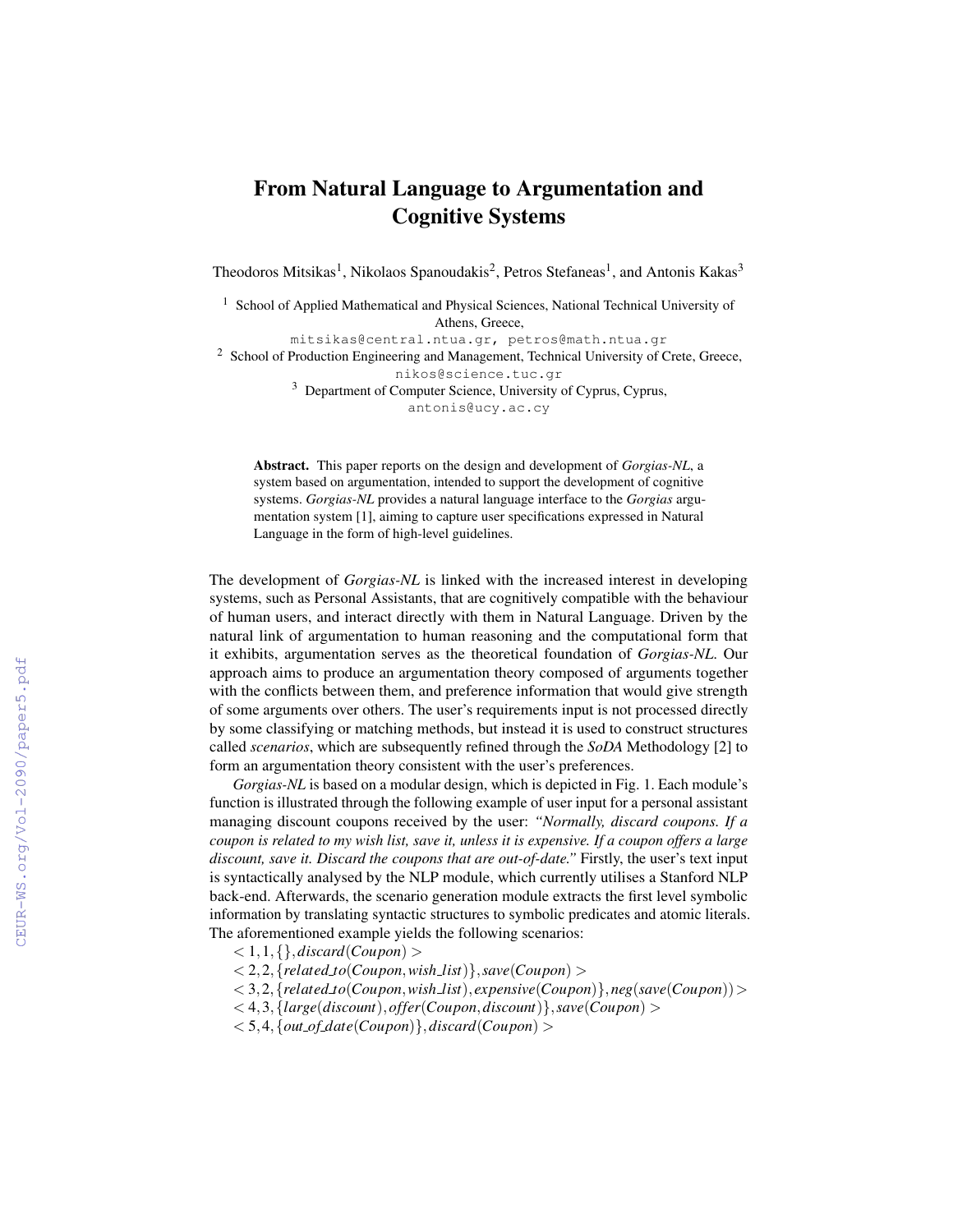

Fig. 1. Design of the prototype system.

The first number is the running id of the scenario whilst the second element of each scenario corresponds to the natural language sentences the scenario refers to.

The scenario generation is followed by the application of the *SoDA* Methodology, to obtain the refined scenarios which further capture the general user preferences. This is done by considering combinations of the primary scenarios which are in conflict and possibly exploiting further information about user guidelines. In the above example this would give:

- $<$  6, {2, 4}, {*related\_to*(*C*,*wish\_list*), *out\_of\_date*(*C*)}, *discard*(*C*) >
- $<$  7, {3,4}, {*large*(*discount*), *offer*(*C*,*discount*), *out\_of\_date*(*C*)}, *discard*(*C*) >
- $< 8, {2, 3}, {exposure(C), related_to(C, wishList), large(discount),}$ 
	- $offer(C, discount)$ , { $save(C), discard(C)$ } >
- $<$  9, {2, 3, 4}, {*expensive*(*C*), *related*  $\text{to}(C, \text{wish\_list})$ }, *large*(*discount*)},  $of$ *fer*(*C*,*discount*),*out\_of\_date*(*C*)},*discard*(*C*) >

The argumentation theory that captures the user requirements from its Natural Language input then results automatically from the application of an algorithm that constructs a *context graph* for the scenarios and their refinements and then transforms this into a set of *threads*. The latter considers paths from the root to a leaf for each pair of options and creates a corresponding thread by defining all the possible contexts - combinations of conditions - from the most general to the more specific, under which a decision between a pair of options is reached. This is illustrated in Fig. 2. In this ex-



Fig. 2. The threads depicted graphically in the context graph.